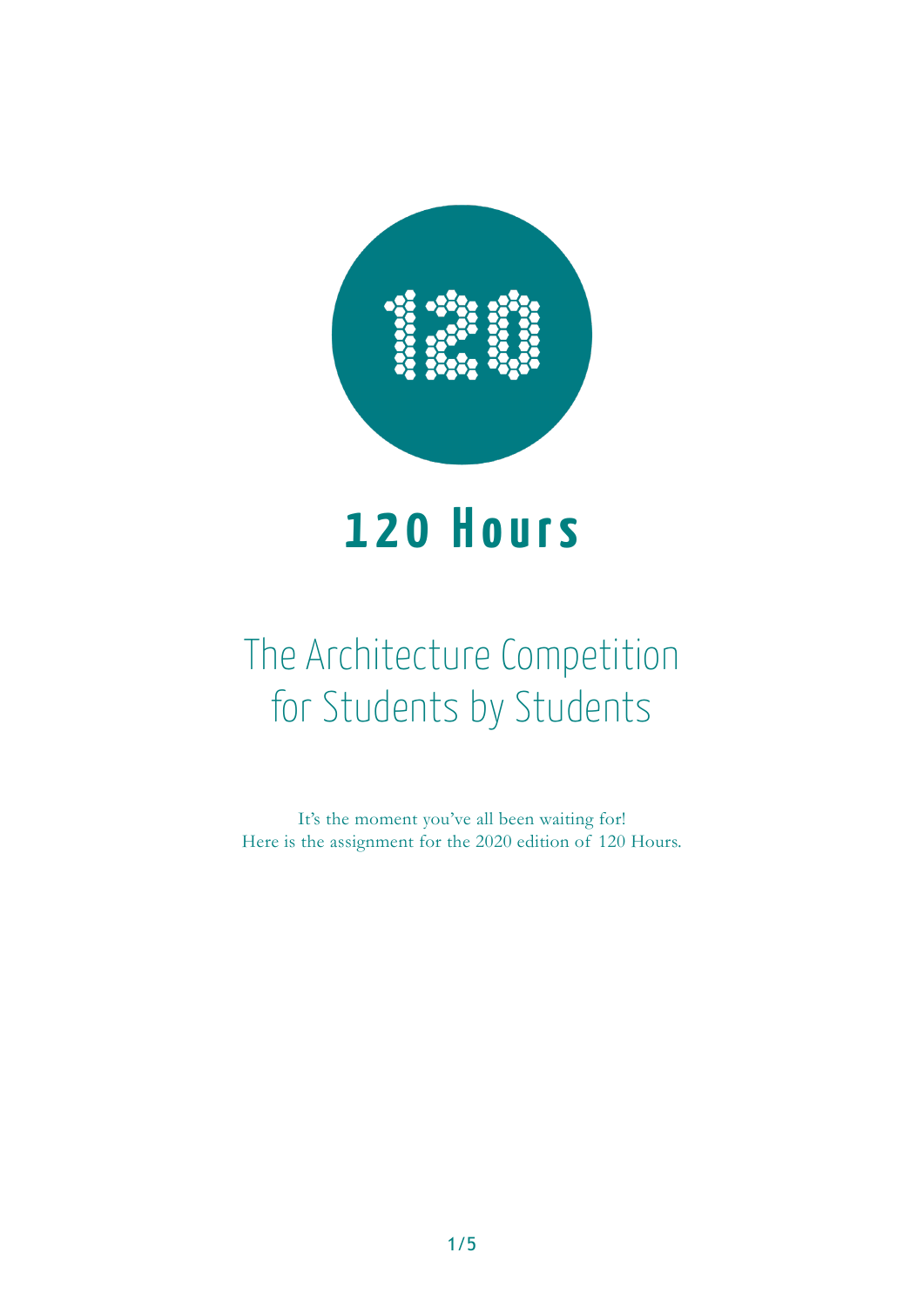There is only one ocean.

All water belongs to the same cycle.

Not one square mile of surface ocean anywhere on earth is free from plastic pollution.

> 94% of the ocean plastic is found deep below the surface.

In the first decade of this century, we produced more plastic than all the plastic in history up to the year 2000.

Before 2050 it is expected that the oceans will contain more plastic than fish.

We consume plastic without noticing. By the end of this competition you are likely to have consumed the amount of one credit card, just from your food and water.

> But don't panic. We can solve it!

And it starts with our attention.



One Credit Card of Plastic 1:1 (A4)

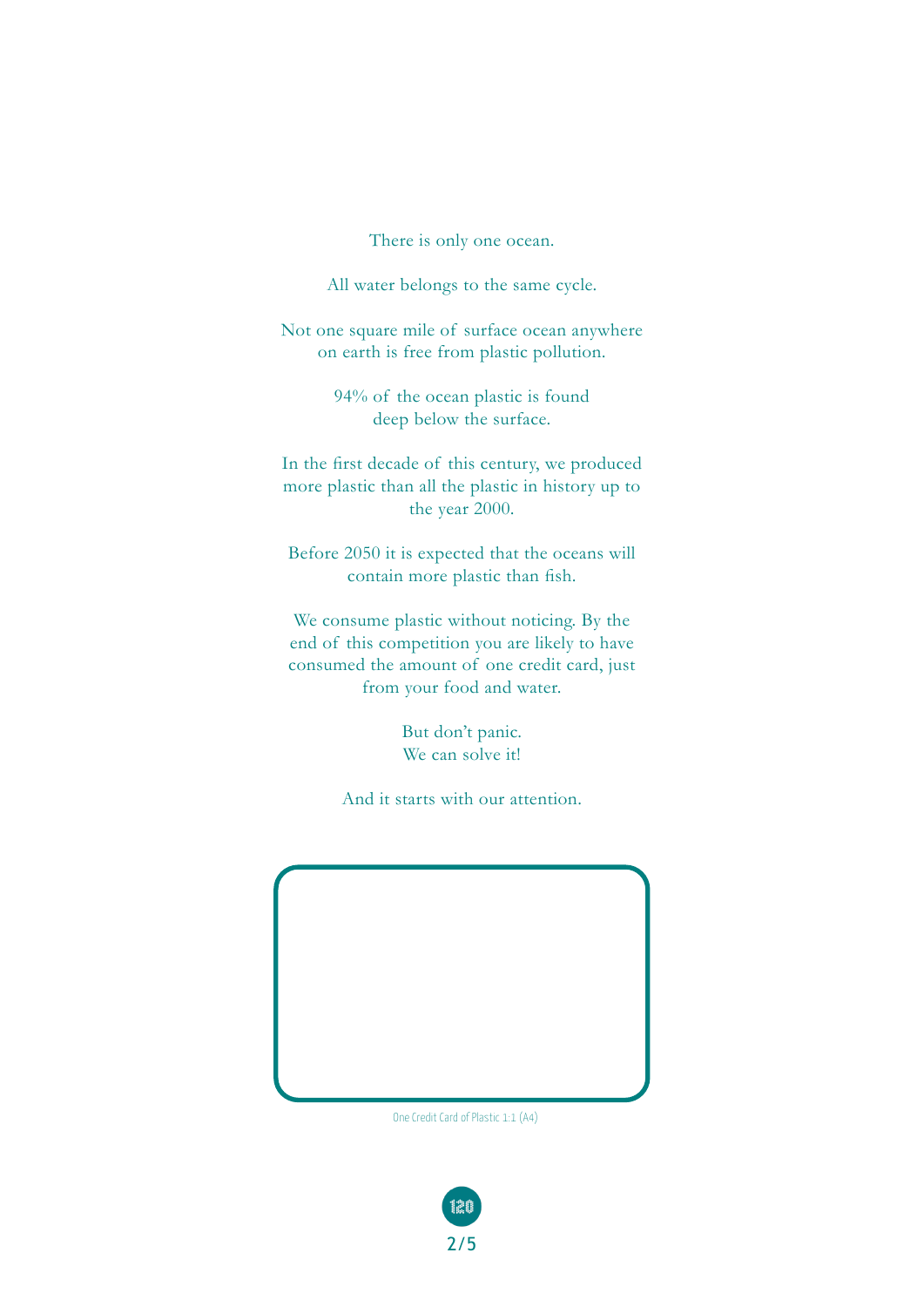# Out of Sight, Out of Mind

*People have always dumped undesirable objects in the ocean. As if the sea was a blank void where things could disappear. But things do not vanish just because they are hidden from humans.*

*The ocean is being filled with plastic packages and "disposable" products. They move through unknown worlds of submarine ecosystems. We know less about the deep oceans, than outer space.*

*If only we knew. If only we could see. Then maybe we would change.*

# *- Task -*

#### **1. Recognize The Problem**

Take a look around. Photograph a plastic object, and reflect on how long you think it will take until the object, or a part of it, reaches the ocean. Write your answer in one sentence on the image. The photo has to be square.



Square format (1:1)

#### **2. Enable A Solution**

Create a place that increases awareness of a problem that your object is – or can become – a part of, whilst inspiring yourself and others to take action.

#### **Location:**

At a meeting point between land and water (any body of water is acceptable: it could be a lake, a water tower, a river, the ocean, an estuary or a sewer system)

**Size:** 

Unlimited. Your place can be a structure, installation, intervention or space etc.



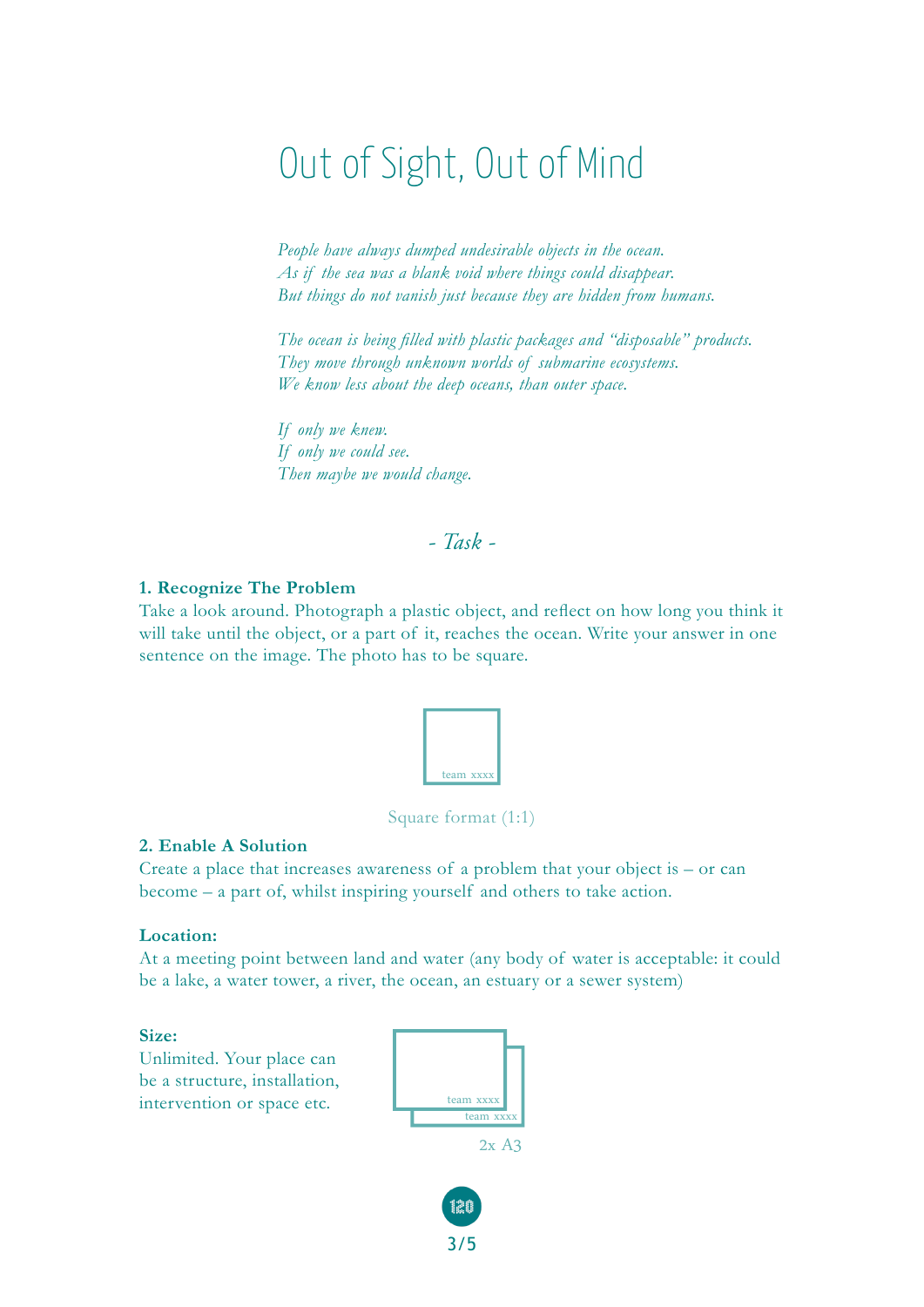### *- Minimum requirements -*

#### **Task 1:**

1 Photograph (square) Text (one sentence) Team ID in the bottom right corner

#### **Task 2:**

1 Plan 1 Section 1 View/Rendering/Illustration/Collage A text of max. 200 words about your solution Team ID in the bottom right corner of both pages

# *- Evaluation -*

Your competition entry will be based on the following criteria:

1. Idea. Change the world!

2. Spacial composition. Design!

3. Presentation. Clarity, quality, beauty in the graphics. Tell a story!

And remember to make your proposal easy to read! There are many proposals to look through and if your text is very small or difficult to read, your proposal might not get the attention it deserves.

# *- Jury -*

**Stian Alessandro Ekkernes Rossi**, Architect, Snøhetta, Head of Jury **Dagur Eggertsson**, Architect, Rintala Eggertsson Architects **Kari Tønseth**, Landscape Architect, Lala Tøyen **Jomy Joseph**, Industrial Designer, Phd Fellow AHO **Simen Knudsen**, Surfer and entrepreneur, Nordic Ocean Watch **Fredrik Nordbø**, Senior advisor, WWF **Karen Stormoen Mykland**, Architecture Student, AHO

### *- Format -*

Your proposal must be presented on two landscape oriented A3 sheets plus one image file. All text must be in English. All delivered material must be marked with your team ID, presented clearly in the bottom right-hand corner of BOTH your boards and the image. Your boards must not include ANY information that may give away your identity.

Your A3 sheets must be uploaded to Submittable within the deadline of Saturday 26th of September 2020 at 14.00 (UTC+2). See the "Delivery" section below for more information on file names and sizes.

Any infringements of the instructions above will lead to automatic disqualification, and the proposal will not be considered by the jury.